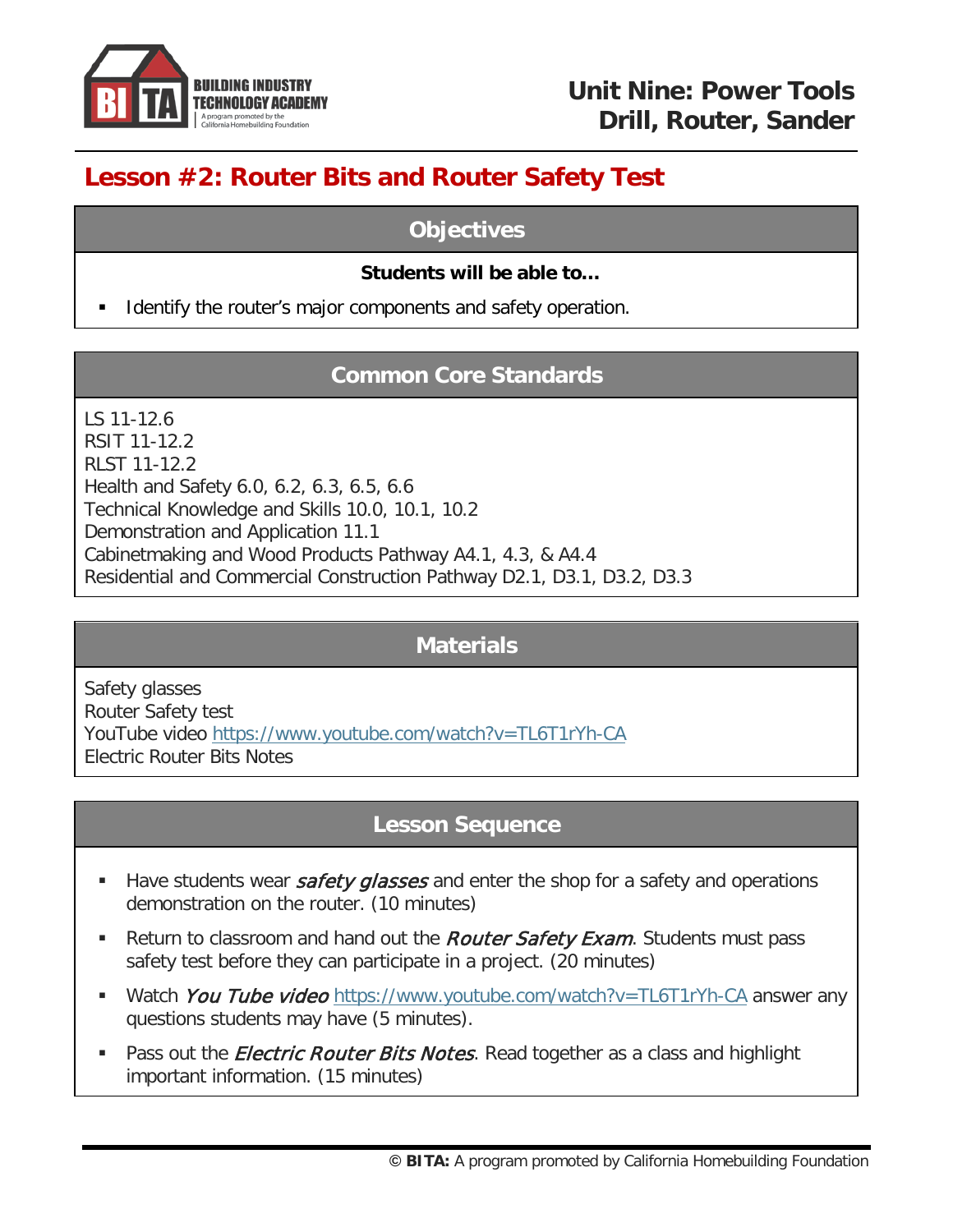#### **Assessment**

Students must pass the router safety exam in order to be able to participate in a project in the shop.

#### **Accommodations/Modifications**

Read Safety Test Aloud Extra Time Check for Understanding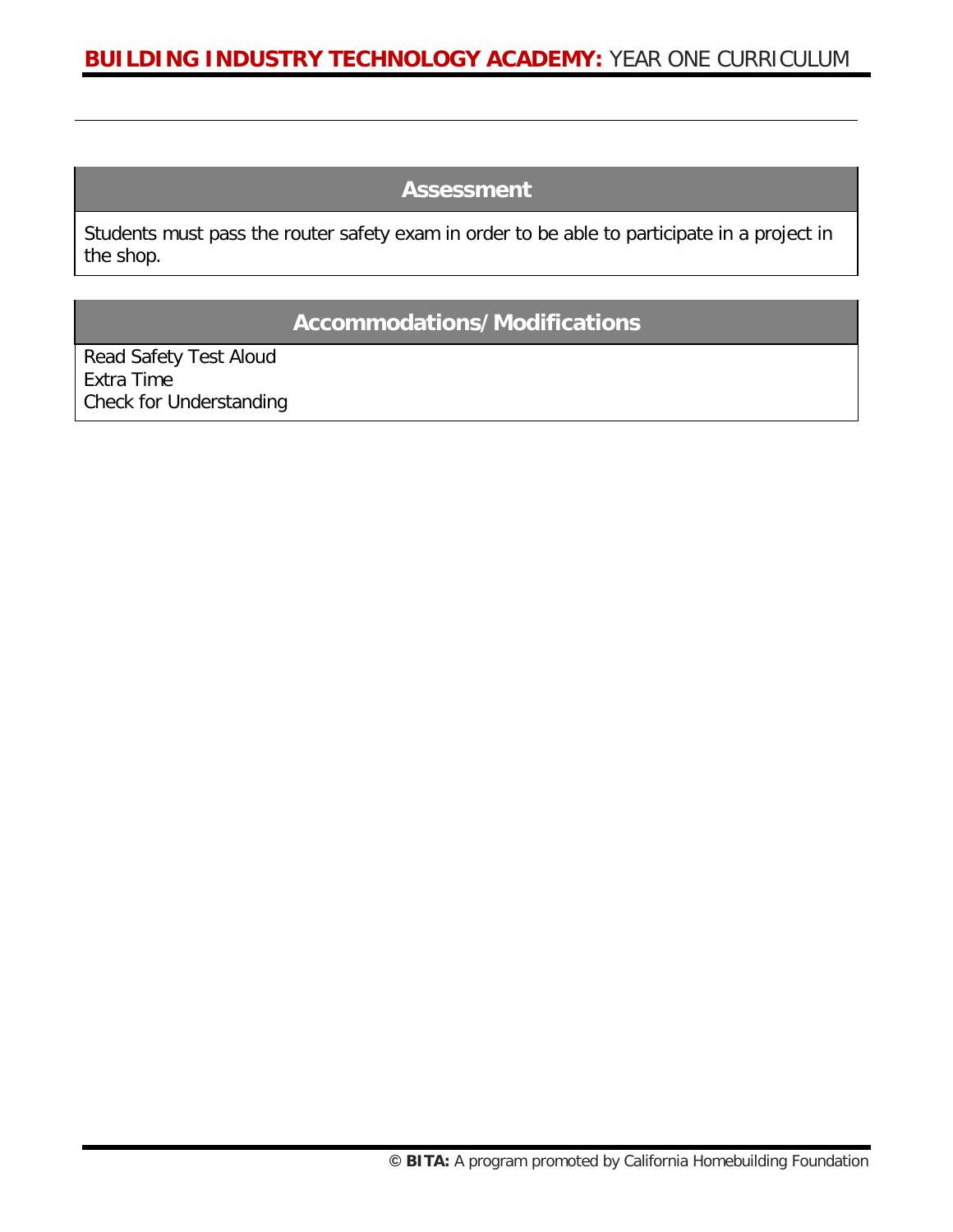#### **Router Safety Test**

Directions: Fill in the blank spaces with the words from the word bank.

| <b>Thick</b> | <b>Bits</b>     | Variable  | Patient | Reach      |
|--------------|-----------------|-----------|---------|------------|
| Unplug       | <b>Diameter</b> | Tear-out  | Towards | Off        |
| Shallow      | Touching        | Pad       | Fence   | Securely   |
| <b>Both</b>  | Sharp           | Dangerous | Passed  | Lock-lever |

1. The material to be routed must not only be smooth and in good condition, but also

\_\_\_\_\_\_\_\_\_\_\_\_\_\_\_\_\_\_\_\_\_\_\_\_\_\_\_\_\_\_\_\_ enough to allow for a safe cut.

- 2. Whenever you have to adjust the depth of the router bit, make sure to re-secure the lock-knob or \_\_\_\_\_\_\_\_\_\_\_\_\_\_\_\_\_\_\_\_\_\_\_\_\_\_\_\_\_\_\_\_\_\_\_\_\_\_\_\_\_.
- 3. After you have \_\_\_\_\_\_\_\_\_\_\_\_\_\_\_\_\_\_\_\_\_\_\_\_\_\_\_\_\_\_ your safety exam, and had the

router's safe operation demonstrated for you; you may use the router.

- 4. When routing large pieces of material, be careful that you do not over-
- 5. Make sure that any bit you intend to use in a given router is smaller in

\_\_\_\_\_\_\_\_\_\_\_\_\_\_\_\_\_\_\_\_\_\_\_ than the hole in the router base.

- 6. Be aware of the router bit's rotation. Always run the router along the material in a direction that keeps the cutting edge of the bit facing \_\_\_\_\_\_\_\_\_\_\_\_\_\_\_\_\_\_\_\_\_\_\_\_ the material being routed.
- 7. Make a series of \_\_\_\_\_\_\_\_\_\_\_\_\_\_\_\_\_\_\_\_\_\_\_\_\_\_\_\_\_\_\_\_\_\_ passes with the router when making a deep cut or when using a large diameter bit.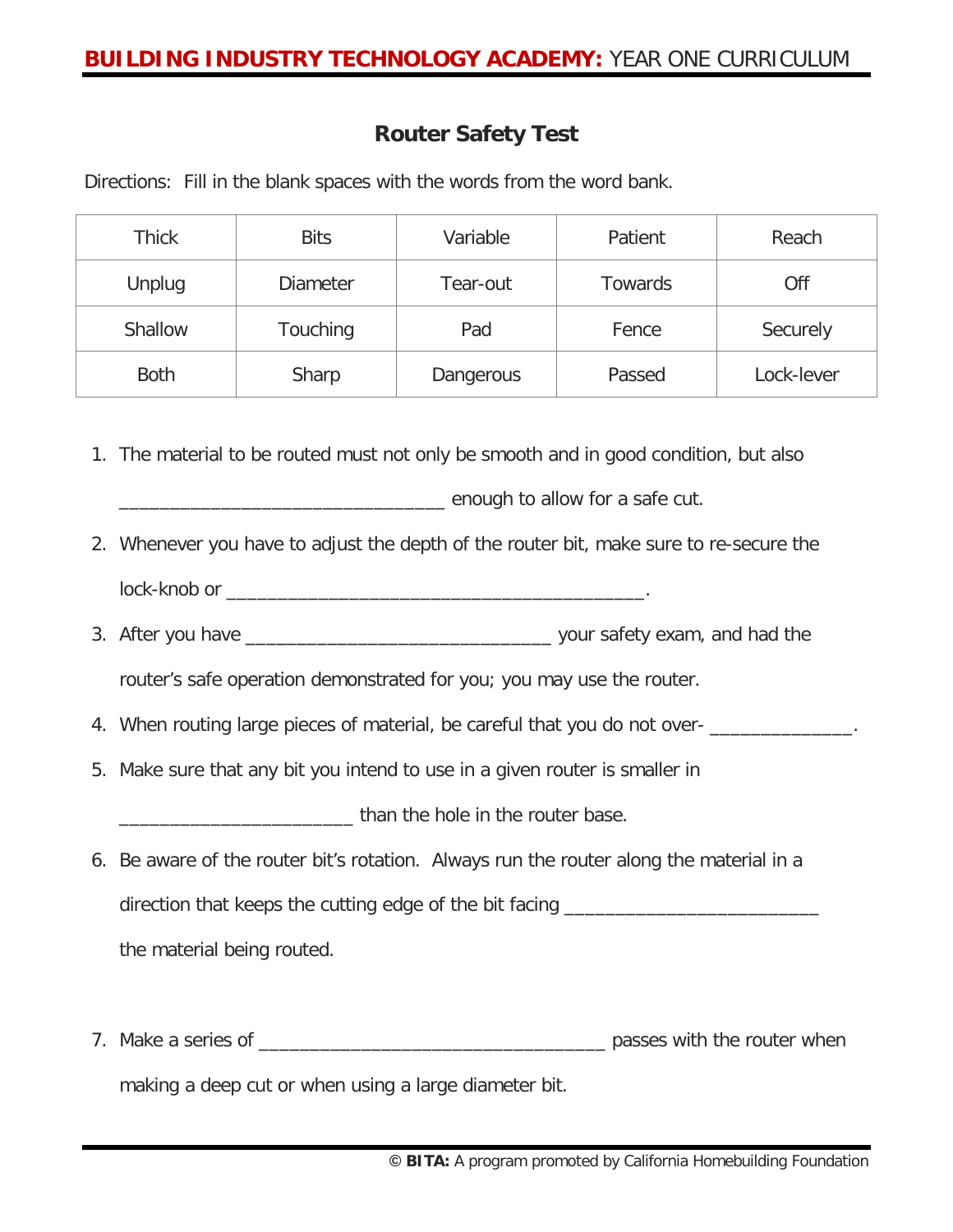- 8. Make sure the router bit is not \_\_\_\_\_\_\_\_\_\_\_\_\_\_\_\_\_\_\_\_\_\_\_\_\_\_\_\_\_\_\_\_\_the material when you turn the router on.
- 9. Never try to rout a piece of material and hold on to it at the same time. Use a router

\_\_\_\_\_\_\_\_\_\_\_\_\_\_\_\_\_\_\_\_ or a clamp to hold the material for you.

10.Be \_\_\_\_\_\_\_\_\_\_\_\_\_\_\_\_\_\_\_, allow the router to attain full speed before beginning your

cut. This is even more important on a router with a soft start.

11.As will all our tools and machines, never force the router to cut faster than it should.

Forcing can damage the router's motor and bearings, while causing

\_\_\_\_\_\_\_\_\_\_\_\_\_\_\_\_\_\_\_\_ of the material being routed.

- 12.Always hold the router firmly, with \_\_\_\_\_\_\_\_\_\_\_\_\_\_\_\_\_\_\_\_\_\_\_\_\_\_\_\_\_\_\_\_\_\_\_\_\_ hands.
- 13. Before plugging the router in, make sure that the bit is <u>a said</u> in the same in good condition.

14.Always \_\_\_\_\_\_\_\_\_\_\_\_\_\_\_\_\_\_\_\_\_\_\_\_\_\_\_\_\_\_\_\_ the router when changing bits.

- 15.Be sure that the router's on/off switch is in the \_\_\_\_\_\_\_\_\_\_\_\_\_\_\_\_\_\_ position before plugging the router in.
- 16.Tighten the collet \_\_\_\_\_\_\_\_\_\_\_\_\_\_\_\_\_\_\_\_\_\_\_\_\_\_\_\_\_\_\_\_\_ but avoid over-tightening.
- 17.With the shop routers that are \_\_\_\_\_\_\_\_\_\_\_\_\_\_\_\_\_\_\_\_\_-speed, you can adjust the RPM

of the router's motor to match the bit size and material density.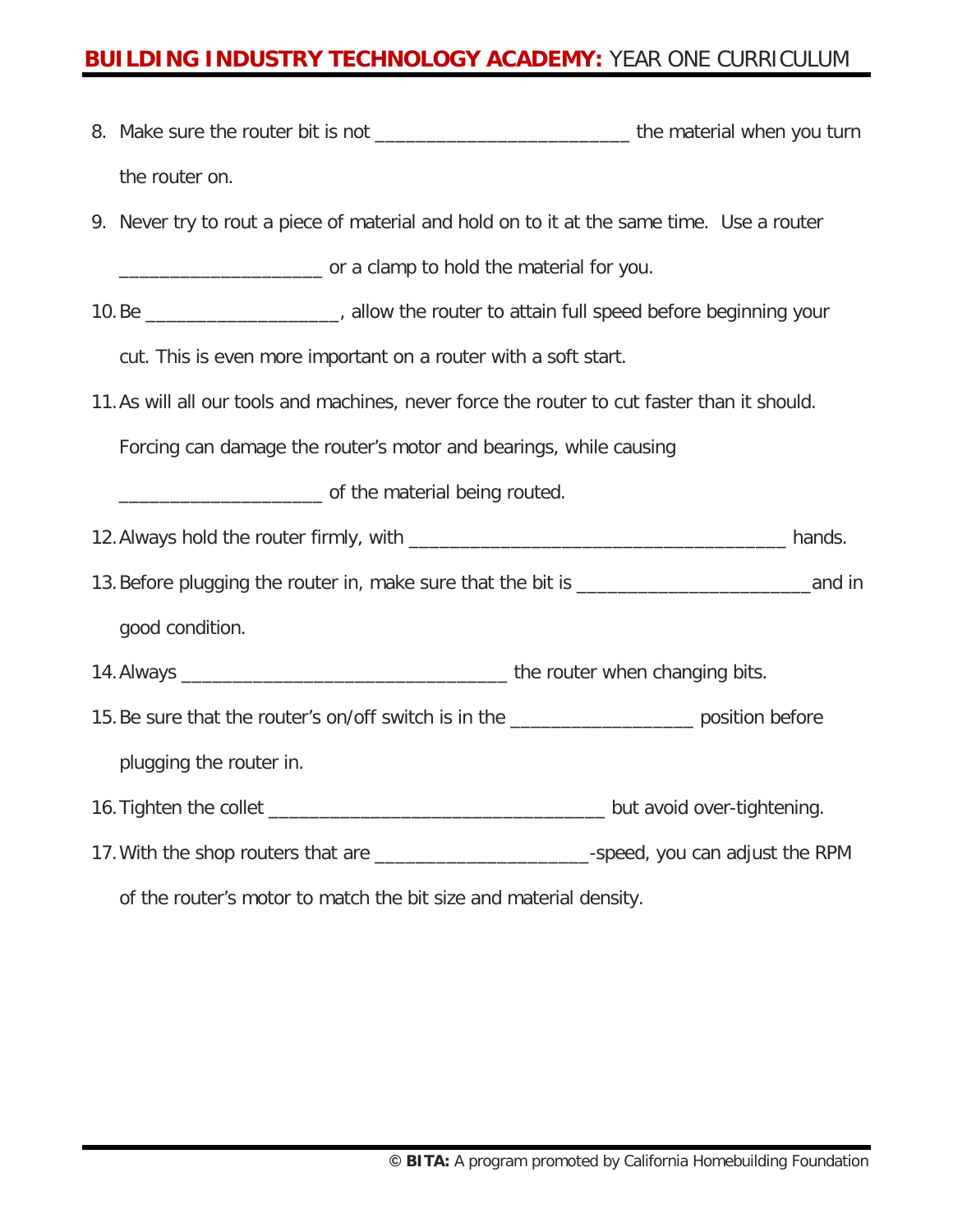# **Router Safety Test** – Answer Key

- 1. The material to be routed must not only be smooth and in good condition, but also **thick** enough to allow for a safe cut.
- 2. Whenever you have to adjust the depth of the router bit, make sure to re-secure the lock-knob or **lock-lever**.
- 3. After you have **passed** your safety exam, and had the router's safe operation demonstrated for you, you may use the router.
- 4. When routing large pieces of material, be careful that you do not over-**reach**.
- 5. Make sure that any bit you intend to use in a given router is smaller in **diameter** than the hole in the router base.
- 6. Be aware of the router bit's rotation. Always run the router along the material in a direction that keeps the cutting edge of the bit facing **towards** the material being routed.
- 7. Make a series of **shallow** passes with the router when making a deep cut or when using a large diameter bit.
- 8. Make sure the router bit is not **touching** the material when you turn the router on.
- 9. Never try to rout a piece of material and hold on to it at the same time. Use a router **pad** or a clamp to hold the material for you.
- 10. Be **patient**, allow the router to attain full-speed before beginning your cut. This is even more important on a router with a soft-start.
- 11. As will all of our tools and machines, never force the router to cut faster than it should. Forcing can damage the router's motor and bearings, while causing **tear-out** of the material being routed.
- 12. Always hold the router firmly, with **both** hands.
- 13. Before plugging the router in, make sure that the bit is **sharp** and in good condition.
- 14. Always **unplug** the router when changing bits.
- 15. Be sure that the router's on/off switch is in the **off** position before plugging the router in.
- 16. Tighten the collet **securely**, but avoid over-tightening.
- 17. With the shop routers that are **variable**-speed, you can adjust the RPM of the router's motor to match the bit size and material density.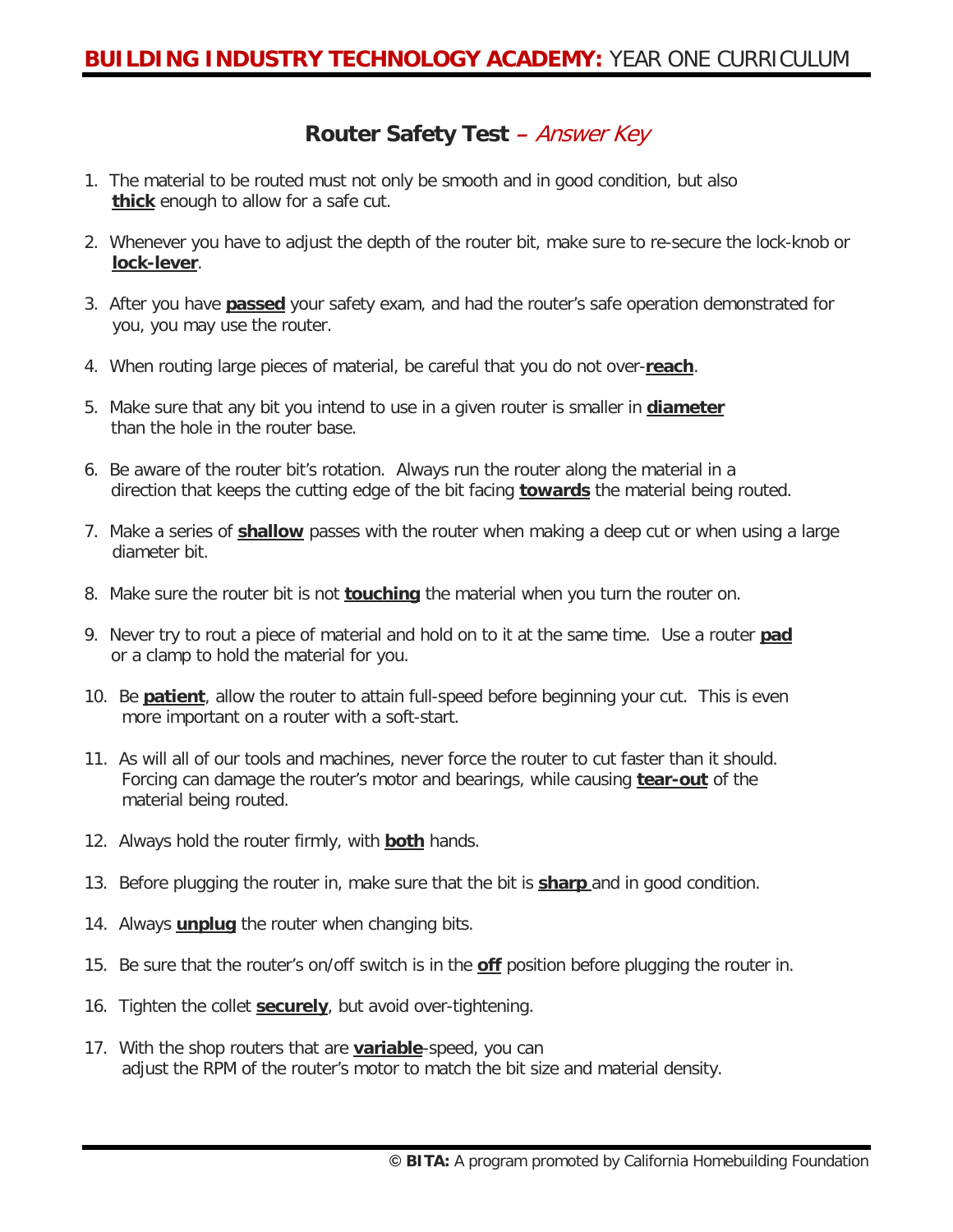### **Electric Router Bits Notes**

Router bits are the cutters that do the shaping. They are machined in many precise shapes and angles called profiles.

- Routers bits come with have either a 1/4" or 1/2" shank. Long thin bits and 1/4" shank bits are vulnerable to bending and stress. Be careful when applying pressure to a cut when using bits of this description.
- **1/2"** bits are stronger, stiffer and less likely to break.
- Common production bits have a carbide face, for longer service life. Carbide bits are brittle. Do not drop on steel tables or concrete floors, as they can break.
- A saw shop must sharpen carbide with diamond grinding wheels. Carbide is a 'must' for plastic laminate and particleboard due to the abrasive characteristics of these products, but even a carbide-tipped bit will only cut about 75 lineal-feet (running-feet) of MDF before becoming dull.
- Pitch build-up is a sign of a dull bit. The bit heats up and draws pitch out of the wood. Sharpen or exchange the bit.
- Dull bits will tear and chip the grain, causing burn marks on the work and overload the motor.
- Clean and lubricate pilot bearings. Contact cement can seize a bearing and unthread the bearing screw. The bearing can fall off and the router bit will dig into your work. Pay constant attention to the condition of pilot bearings.
- **Inspect router bit shanks for damage, which may be a sign of a damaged collet.**
- Sharpen or replace bits when you see burn marks. Heat builds up when waste chips are not cleared, or the feed-rate is too slow.

**Router bits come in many profiles**. That's the term for the shape of the cutting edge. Here are some of the most common:



**Straight Bits:** A workshop staple, these bits make cuts straight into a material to form a groove or dado (a groove across the wood grain) or to hollow out an area for a mortise or inlay. They come in a variety of diameters and lengths.



**Rabbeting Bits:** Guided by a spinning pilot bearing at the tip, these bits are designed specifically to cut a rabbet (shoulder) in the edge of a work piece often used to join pieces. They can be purchased in a set that includes bearings of different diameters, allowing a single bit to produce rabbets of different sizes.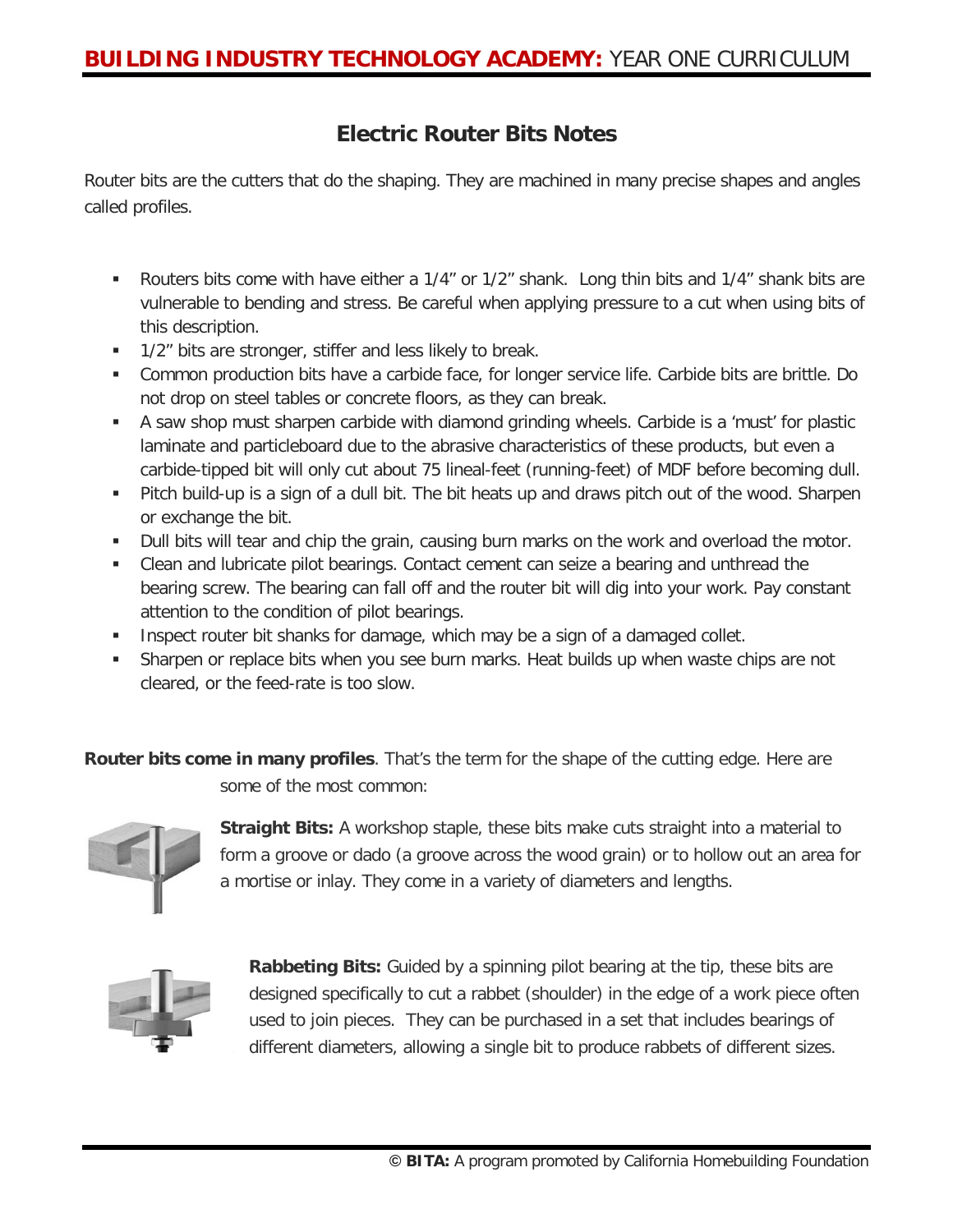

**Flush-Trim Bits:** As the name suggests, these bits are used to trim the edge of one material flush with the edge of another– for example, trimming a veneered surface flush with a substrate or using a pattern to create multiple identical pieces. They usually are guided by a pilot bearing that's the same diameter as the cutter. The bearing may be at the tip of the bit or at the base.



**Chamfer Bits:** These bits cut a bevel of a particular angle to ease or decorate the edges of a surface. They also can create the beveled edges needed to join multisided constructions.



**Edge-Forming Bits:** As the name suggests, edge-forming bits are most often used to cut a decorative edge. For example, Round-Over bits cut a rounded edge of a particular radius (such as 1/8" or 1/4"); Ogee bits cut variations of an S-shaped profile; Edge-beading bits cut a quarter- or half-circle profile (called a bead); Cove bits cut a concave quarter-circle. Many edge-forming bits include a pilot

bearing. In most cases, these bits are used for final decoration of a project where edges have already been established and can serve as guides for the bit.



**Specialized Bits:** This category includes bits dedicated to specific tasks. Examples are molding bits, which incorporate multiple edge-forming profiles into a single bit; stile-and-rail bits, which are used to shape the frame pieces in frame-and-panel constructions such as cabinet doors; and raised-panel bits, which shape the edges of a door panel to fit into the corresponding slot in the frame's stiles and rails.

These bits are somewhat large and can be used safely only in a table-mounted router. Other specialized bits include dovetail bits, drawer-lock bits, finger-joint bits and lock-miter bits.